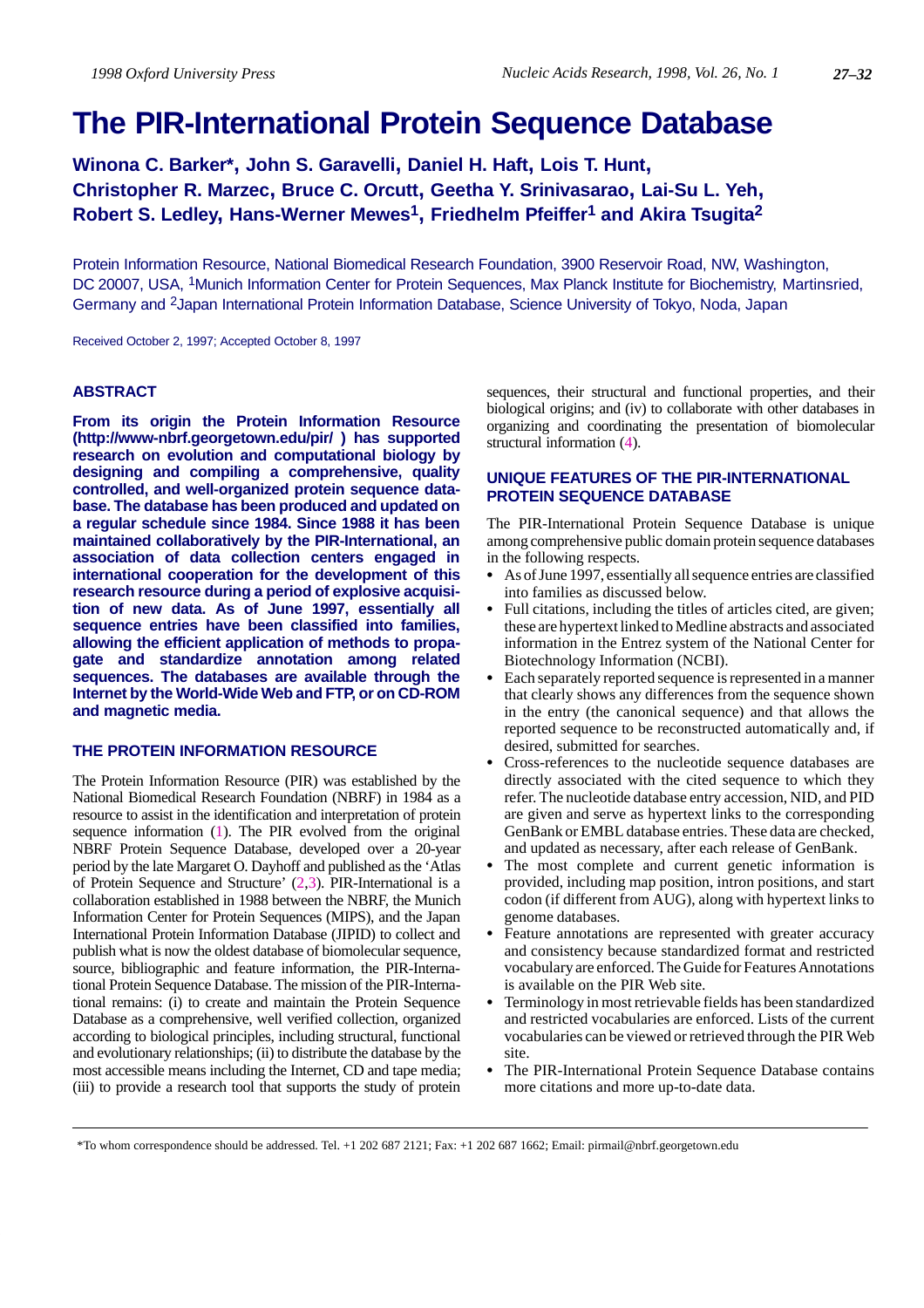- It consistently adheres to its announced update schedule. The database has been updated and publicly released 4 times per year for the last 13 years.
- Although our policy is to merge all independent reports of the same sequence into one annotated entry, we do not withhold entries from public view until they are fully merged and annotated. All sequence data that we obtain are available to the public as soon as they are available to the PIR staff.
- Through our Web site and online system, public access is provided to the interim updates normally prepared on a weekly basis.

# **DATABASE ORGANIZATION**

The Protein Sequence Database is partitioned into several sections, currently PIR1, PIR2, PIR3 and PIR4. The section in which an entry appears can be adjusted during an update; however, in the quarterly releases of the database an entry code is unique across all sections. Therefore, we recommend that Protein Sequence Database entries be identified by the tag 'PIR:'. While the appearance of an entry in PIR3 is indicative of its processing status, in all other database sections the processing status of a particular sequence report is indicated by a 'Status' record for the accession.

Entries in PIR1 are fully classified by superfamily assignment and placement numbers, as discussed below. They are fully merged with respect to other entries in PIR1 according to our current understanding, and they are generally annotated; >90% of PIR1 entries have keywords and 70% have features. There is no clear distinction between entries in PIR1 and PIR2; many entries in PIR2 are merged, classified and annotated as fully as typical PIR1 entries. For all entries in PIR1 and PIR2, sequence translations have been verified and bibliographic information has been checked. All entries in PIR1 are fully classified. Entries in PIR2 are classified by family, and they may also be classified by superfamily and either partial or complete placement numbers. Entries with complete placement numbers are fully merged with respect to all other entries in PIR1 and PIR2 with full placement numbers.

Entries in PIR3 have not been subjected to verification of sequence and bibliographic information and they are not classified, merged, or annotated. During the past 2 years, the backlog of entries in PIR3 has been reduced from nearly 23 000 entries to an average of <2000 in any interim update, <2% of the total database. Thus, a far greater proportion of the database is now fully merged, annotated, and classified. We estimate that redundancy, measured as the percentage of entries that could disappear by merging into other entries, has been reduced from >30% 2 years ago to ∼10% at the present time. Most of the current redundancy arises either from newly introduced entries or from fragmentary sequences that are difficult to detect as merge candidates with the existing automatic methods.

Finding duplicate sequence reports and performing the necessary merges is a major priority at PIR-International. In merged entries, the differences between reports are documented, conflicting data are reconciled to give the best canonical sequence for the protein, representations for reconstructing the reported sequences are provided, and the individual sources of information about a single protein are recorded. Incomplete and inaccurate entries are replaced in favor of more complete and accurate merged entries.

Several years ago the PIR4 section was introduced for the sake of comprehensiveness, to include sequences identified as not naturally occurring or naturally expressed. Entries in PIR4 have been carefully reviewed and are annotated. This section includes sequences known to be conceptual translations of pseudogenes or otherwise unexpressed potential ORFs that may have mistakenly been assigned identifiers as coding regions. It also includes engineered or synthetic sequences, sequences resulting from fusion, cross-over or frameshift mutations, and sequences of natural polypeptides that are not ribosomally synthesized. No active effort is being made to collect these data. However, as they are acquired during routine data processing and identified, they will be stored and made available in PIR4.

Changes in the structure of the Protein Sequence Database and other PIR databases and in the formats of their distributed flat files are announced in the *PIR Technical Development Bulletin*. This bulletin is distributed by Email ∼1 month before the quarterly release of the database in which the changes are scheduled. For information about this bulletin and other PIR publications, contact the PIR Technical Services Coordinator.

#### **FAMILY AND SUPERFAMILY CLASSIFICATION**

The concept of protein superfamilies was originally proposed by Margaret Dayhoff (5,6) and was later refined and developed into a formal model by PIR-International (7,8). In the refined model, two classes of superfamilies are defined: homeomorphic superfamilies and domain superfamilies. For classification into homeomorphic superfamilies, sequences are compared from the N- to the C-end. Members of a homeomorphic superfamily are similar from end to end. Members of a domain superfamily share a given type of homology domain, such as 'protein kinase homology'. A completely sequenced protein can be a member of only one homeomorphic superfamily, which permits the database to be partitioned into non-overlapping sets.

Superfamily membership is indicated by name in the 'Superfamily' record of an entry. Even when an entry sequence is fragmentary, the names of all the homology domains found in a full-length member of the superfamily are listed in the 'Superfamily' record. (Homology domains are also annotated as sequence features.) For convenience, we have transiently grouped sequences containing certain homology domains into 'superfamilies' with names such as 'unassigned homeobox proteins' and 'unassigned ATP-binding cassette proteins'. Some of these sequences are not currently classifiable because they are incomplete. When viewing an entry on the PIR Web site, the list of all other entries in the same superfamily can easily be obtained and displayed under 'Associated information'. It is also possible to extract the sequences of defined homology domain features and submit them for searches.

In another approach to classification, many entries have been assigned a 'placement number' that is used to order entries by functional and structural relatedness. Placement numbers are not permanent. Between major releases, placement numbers are assigned that position a new family or superfamily among existing ones; at each major release, the entire set of placement numbers in the database is reassigned.

Dr Friedhelm Pfeiffer at MIPS has clustered 93% of the sequences in the PIR database into families whose members have ∼50% or more sequence identity. Less than 5% of entries in the database were not classifiable, usually because they were too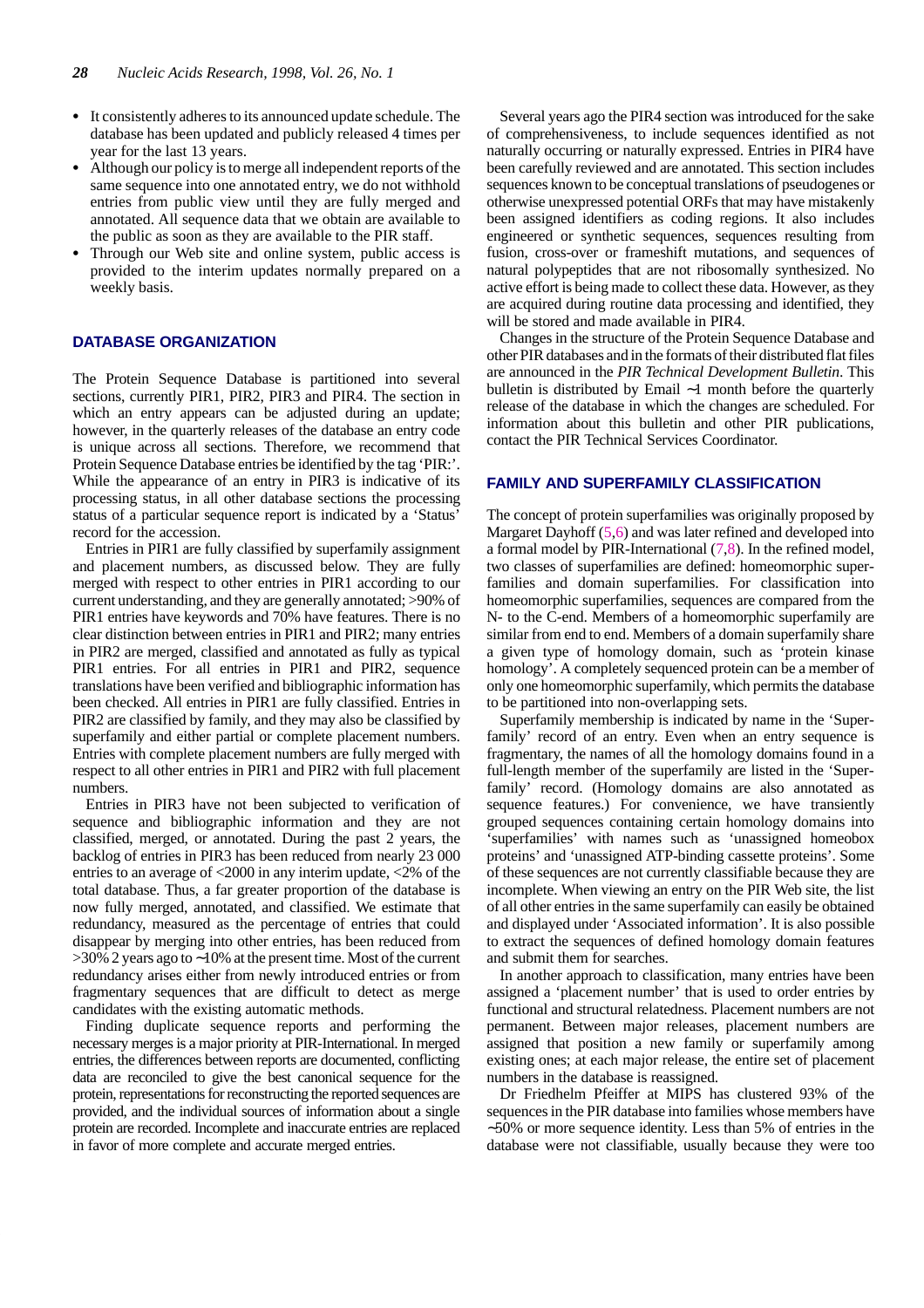short or fragmentary, and only ∼2% of entries were not fully analyzed. Over 10 000 alignments of families containing at least two sequences are available at the MIPS Web Site (http://www.mips.biochem.mpg.de/ ). Every family classified in this way has been assigned a permanent identification number. About half of the sequences have been further clustered into superfamilies that have also been assigned permanent identifiers.

The completion of the family classification has permitted an acceleration in the program to reduce database redundancy. With all sequences classified, it is usually necessary to look only among members of the same family for candidates to be merged. Moreover, it also allows the efficient application of methods to propagate and standardize annotation among related sequences. The NBRF has developed and is evaluating semi-automated methods to propagate annotation based on three criteria: (i) sequence alignment (used mainly for feature annotations), (ii) family or superfamily membership and (iii) functional classification.

#### **LINKS TO OTHER DATABASES**

An entry in the Protein Sequence Database presents a sequence that may have been constructed from several independent reports. In an entry, each published or submitted sequence appears in a way that allows it to be reconstructed easily and used for searching. To avoid ambiguities when cross-referencing information appearing in or obtained from another sequence database, the reported sequence is directly linked to its identifier or accession number in that database.

Non-sequence data in other databases may be cross-referenced but will not have the direct linkage to particular sequence reports that can be maintained with sequences, their accession numbers and associated identifiers. With this in mind, we exercise care in constructing and maintaining cross-references for non-sequence data. Typically when 'name only' approaches are used to link objects in different databases, the result is over-full linkage tables in which few genuine links are missed but many links associate unrelated information. Subsequently, users of these databases encounter erroneous associations or other unexpected behavior. Whenever possible, cross-references to other databases are established through published literature citations, the reports of standardization committees, or consultation with outside experts.

All cross-references to other databases are regularly checked for concurrency. In particular, sequence cross-references are checked not only for concurrency of the identifier but accuracy of the sequence presentation. Cross-references to identifiers and accession numbers in other databases appear with two parts, a short database tag followed by a colon and then the identifier or accession number. When a user accesses PIR databases through our Web site, these cross-references appear as hypertext links if the corresponding database maintains a search engine that responds to the selected identifier or accession number (Table 1).

Links to MedLine and to the nucleic acid sequence databases are produced during initial data processing, during annotator review and entry merging, and during automatic concurrency checking procedures.

PIR-International uses the GenBank/EMBL/DDBJ databases as a source of primary data. Generally GenBank/EMBL/DDBJ entries are processed as single reports and presented in the Protein

Sequence Database with a single citation to the publication, if one is provided. The nucleotide CDS features are re-translated and compared with the sequence in the CDS/translation feature. Discrepancies are noted and resolved, when possible by comparison with the sequence shown in the publication, the corrected form being shown in the 'Residues' record. The cross-references include the PID protein identifier from '/db\_xref=PID' qualified features, the NID nucleic acid identifier of the entry, and the GenBank/EMBL/DDBJ primary accession number. Secondary accession numbers may be included, particularly if they are assigned at submission and appear in the publication. In the NCBI Backbone Database, 'gi' identifiers were formerly associated with CDSs and other sequences; these identifiers tagged with 'NCBIP:' and 'NCBIN:' have now been removed as crossreferences but do appear as notes.

The PIR uses information in the Protein Data Bank (PDB) (9) predominantly for annotation. PDB entries are processed as submissions to the PDB with cross-references to the PDB code. Sequences of natural origin that appear with coordinate data in the PDB and that are not published elsewhere are included as accessions with cross-references to the PDB code.

#### **DATA FROM GENOME PROJECTS**

The complete genomes of organisms are now being determined at an accelerating pace. Table 2 lists complete genomes from which sequences have entered PIR-International within the last 2 years.

Also during this period sequences derived from the 16 *Saccharomyces cerevisiae* chromosomes have entered at various times (17). Between the time this manuscript was submitted (September 1997) and the time when it is published, complete genomes of additional organisms may be published, including *Borrelia burgdorferi* (Lyme disease spirochete), *Bacillus subtilis*, *Methanobacterium thermoautotrophicum* and *Archaeoglobus fulgidus*. In all but one case, the sequences from the complete genome determinations listed above entered the Protein Sequence Database in the interim weekly update soon after, in some cases the same week as, publication. We have also been able to merge about half of the pre-existing sequence entries with the corresponding new sequence determinations within several weeks of their appearance in the database. In some cases we have maintained the pre-existing entries and the new genome sequence determinations unmerged in separate entries where the differences might be of significance to the sequencing community. During the import of information from model organisms, we have been able to improve a number of sequence reports by correctly representing and annotating non-AUG start codons where necessary, translational frameshifting as in peptide chain release factor 2, and translation exceptions such as selenocysteine in formate dehydrogenase alpha chains.

Genome databases, such as the the Human Genome Data Base (GDB) (18), compile genetic information, including standardized gene names and symbols and map positions. The PIR incorporates this information and maintains its concurrency in collaboration with the genome databases. In this ongoing collaboration, a special Web facility has been established to help genome databases rapidly verify PIR accession numbers used as concurrent cross-references to the PIR-International. Other interested genome data centers should contact the NBRF for instructions on using this special facility.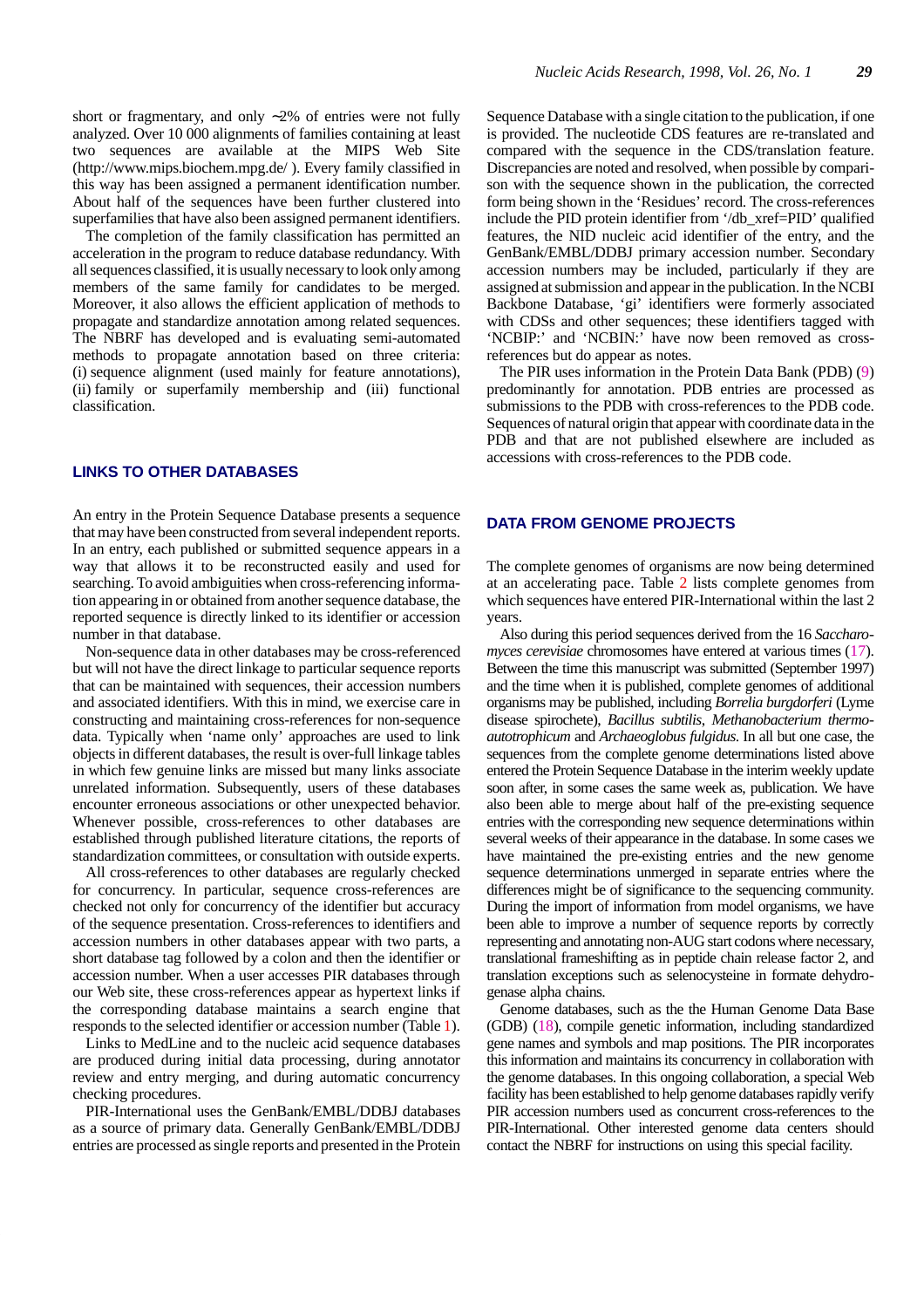|  |  |  | <b>Table 1.</b> Database tags appearing in the current PIR-International databases |
|--|--|--|------------------------------------------------------------------------------------|
|--|--|--|------------------------------------------------------------------------------------|

| PIR data object                                      | External Database data object                          | Database Tag |
|------------------------------------------------------|--------------------------------------------------------|--------------|
| Reference Number                                     | MedLine unique identifier                              | MUID         |
|                                                      | Brookhaven Protein Data Bank code                      | <b>PDB</b>   |
| DDBJ accession number<br><b>PIR Accession Number</b> |                                                        | <b>DDBJ</b>  |
|                                                      | <b>EMBL</b> accession number                           | <b>EMBL</b>  |
|                                                      | GenBank accession number                               | GB           |
|                                                      | GenBank/EMBL/DDBJ nucleic acid sequence ID             | <b>NID</b>   |
|                                                      | Brookhaven Protein Data Bank code                      | <b>PDB</b>   |
|                                                      | GenBank/EMBL/DDBJ protein sequence ID                  | <b>PID</b>   |
|                                                      | The Institute for Genome Research CDS ID               | TIGR         |
|                                                      | University of Wisconsin Genome Project                 | <b>UWGP</b>  |
| <b>PIR Genetics Record</b>                           | Drosophila Database gene identification number         | FlyBase      |
|                                                      | Human Genome Database gene symbol and accession number | <b>GDB</b>   |
|                                                      | Mouse Genome Database gene symbol and accession number | MGI          |
|                                                      | On-Line Mendelian Inheritance in Man accession number  | <b>OMIM</b>  |

Table 2. Complete genomes entering the PIR-International in the last 2 years

| Organism                            | PIR entry date | No. entries | Reference |
|-------------------------------------|----------------|-------------|-----------|
| Haemophilus influenzae              | 18-Aug-1995    | 1675        | 10        |
| Mycoplasma genitalium               | 17-Nov-1995    | 467         | 11        |
| Methanococcus jannaschii            | 13-Sep-1996    | 1736        | 12        |
| Mycoplasma pneumoniae (ATCC 29342)  | 27-Feb-1997    | 676         | 13        |
| <i>Synechocystis sp.</i> (PCC 6803) | 25-Apr-1997    | 3136        | 14        |
| Helicobacter pylori                 | 09-Aug-1997    | 1559        | 15        |
| Escherichia coli K-12               | 12-Sep-1997    | 4257        | 16        |

# **SUPPLEMENTARY DATABASES**

As part of its effort to produce a protein sequence database that is comprehensive, accurate, precise and consistent, the PIR-International produces a number of supplementary sequence or annotation databases.

RESID is the PIR database of modified amino acid residues annotated as features in the Protein Sequence Database (19). Due to the large and steadily increasing number of protein structure modifications that require standardized annotation in the PIR-International Protein Sequence Database, the RESID database was introduced in 1995 to assist users and annotators in interpreting features annotations for covalent binding sites, modified sites and cross-links. It is the only publicly available, human- and computer-readable database comprehensively documenting protein structural modifications. The RESID database describes features annotated in the Protein Sequence Database and is accessible through the ATLAS program. For a feature in the Protein Sequence Database, a corresponding RESID database entry provides a systematic chemical name, frequently observed alternate names, Chemical Abstracts Service registry numbers, atomic formulas and weights, appropriate keywords to accompany the feature, and identifies the amino acids that give rise to the modification. In addition to providing chemical information on modifications in more detail than is possible in the Protein Sequence Database, the RESID Database also provides a means for predicting both chemical-average and monoisotopic molecular weights for modified peptides and fragments from the Protein Sequence Database in order to facilitate their identification by mass-spectroscopy (20,21).

The RESID Database was publicly released in 1995 with 181 entries. Within a year it was recognized as a resource useful in identifying post-translationally modified peptides (22). The Database is distributed quarterly on the ATLAS CD-ROM with the PIR-International Protein Sequence Database. Release 11.00 (September 1997) contained 238 entries.

The NRL\_3D Database (23) is produced by PIR from sequence and annotation information extracted from the Brookhaven Protein Data Bank of three-dimensional structures. This database makes the sequence information of PDB available for similarity searches and retrieval, and provides cross-reference information for use with the PIR-International Protein Sequence Database. Release 22.0 of the NRL\_3D Database (September 1997) contained 11 496 entries.

PIR-ALN is a database of alignments of protein sequences produced and curated by PIR staff. These alignments contain a limited number of selected sequences in order to allow reasonable interactive display. Superfamily alignments support the superfamily classification for the Protein Sequence Database. They contain a selection of the more distantly related sequences in the superfamily, aligned to illustrate important sequence features and the essential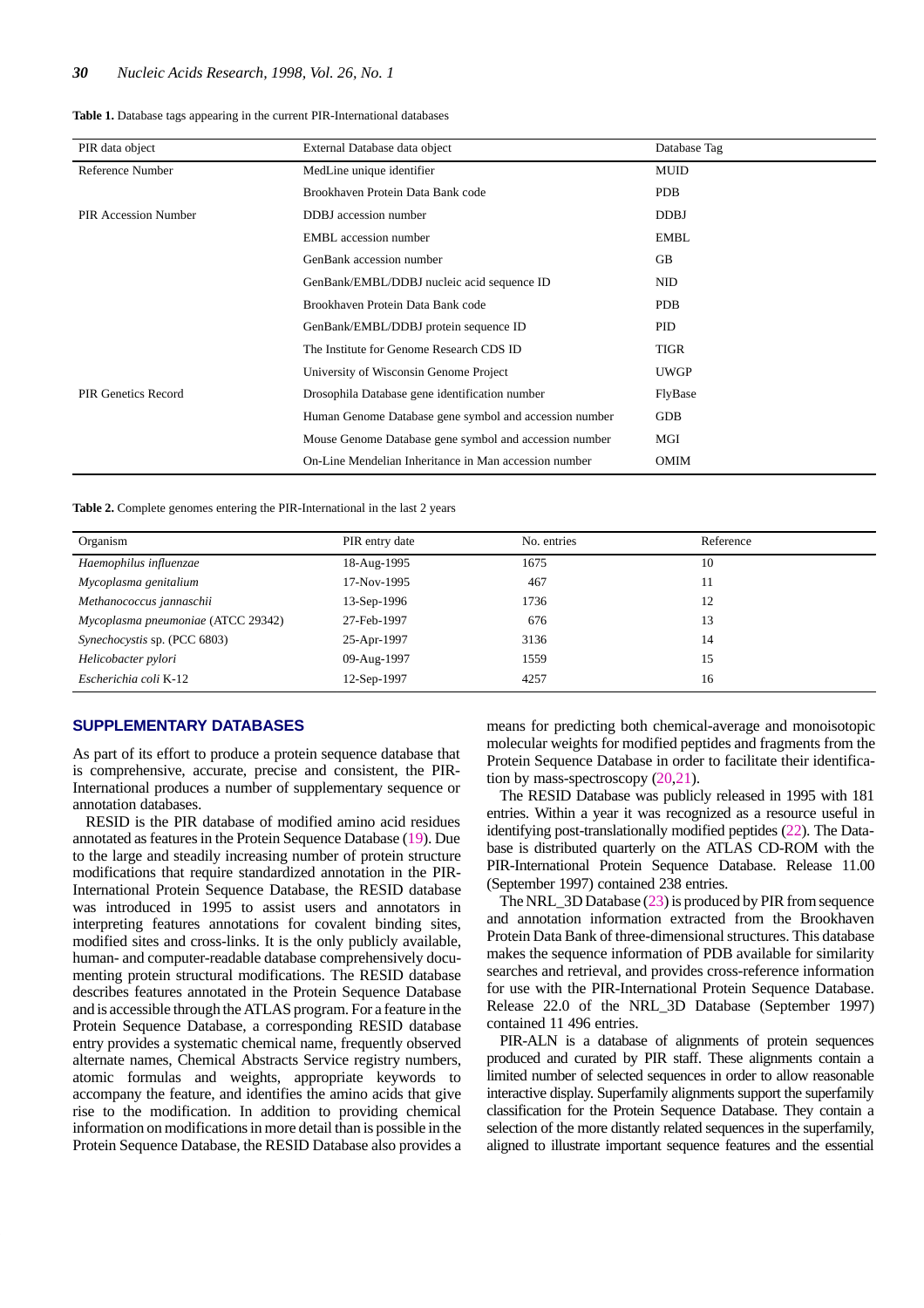end-to-end homology of the sequences. These alignments typically contain regions where some sequences have sizable insertions or deletions and other regions where there is so little sequence similarity that the alignment is somewhat arbitrary. Homology domain alignments document the working definition of every type of homology domain that appears in 'Superfamily' records and feature annotations so that they can be reliably located and consistently represented. They contain representative domains selected from sequences in different homeomorphic superfamilies. The PIR-ALN database also includes curated alignments representing families of closely related sequences, typically <55% difference between any pair. The NBRF does not maintain a comprehensive collection of curated family alignments in PIR-ALN, but will continue to provide some that are of particular interest. A complete set of automatically generated family and superfamily alignments is available through the MIPS Web site. Hypertext links to both PIR curated alignments and MIPS automatically generated alignments are provided in the 'Associated information' section of each entry through the PIR Web site. Release 17.0 of the PIR-ALN Database (September 1997) contained >3000 entries.

The PATCHX (24) Database is assembled by MIPS from a collection of other public domain sequence databases and includes protein sequences not identical with or contained within sequences in the PIR-International Protein Sequence Database. To reduce non-informative redundancy, certain sequences are excluded from PATCHX: (i) invalid sequences, such as those present in the PIR4 section, (ii) conflicting sequences processed by the PIR-International, detected through PID cross-references, (iii) sequences with very high homology (a FastA score >95% of the self-score) to a PIR-International Protein Sequence Database entry, and (iv) very short sequences (length <20). When PATCHX is used together with the PIR-International databases, they provide the most comprehensive collection of protein sequence data currently available in the public domain.

# **THE PIR EDITORIAL BOARD**

We have created an Editorial Board to channel the expertise of the scientific community into the organization, integration and annotation of the protein sequence data. Members will review selected protein groups, advise on information to supplement the sequence data, and contribute their own authored material, such as descriptions and alignments. We have developed a system for mutual electronic communication and provide a Web site at http://www-nbrf.georgetown.edu/pir/edbd.html with useful information for the editors. We will be enlisting more members and welcome those who would like to participate to contact the NBRF.

# **DATABASE ACCESS AND DISTRIBUTION**

The fastest and easiest way to access the PIR-International Protein Sequence Database is through the PIR and MIPS Web sites. Starting from the PIR homepage http://www-nbrf. georgetown.edu/pir/ you can locate information on:

- descriptions of PIR products and services <sup>•</sup>
- searching and retrieving from PIR databases  $\bullet$
- getting PIR databases by anonymous FTP at nbrf.georgetown. edu and other locations
- PIR database current release information <sup>•</sup>
- procedures for linking to the PIR databases on the Web

The following search and retrieval facilities are provided to access the latest weekly interim update of the sequence and alignment databases. For the PIR-International Protein Sequence Database:

- an entry request service retrieves entries based on entry code, PIR reference, PIR accession or cross-reference identifiers for other databases,
- a text request service provides both basic and advanced search forms to retrieve entries using Boolean operations for substrings in title, species, author, publication, keyword, superfamily, feature and genetics fields,
- a selection list service retrieves entries through alphabetized lists of species, keywords, superfamilies, genes and journal abbreviations, and
- a sequence search service scans for exact sequence matches. For the NRL\_3D Sequence Database:
- an entry request service retrieves entries by PDB code,  $\bullet$
- a text request service provides a search form to retrieve entries by substrings in title, species, author, publication, keyword, and feature fields, and
- a sequence search service scans for exact sequence matches. For the PIR-ALN Alignment Database,
- an entry request service retrieves alignments by either entry code or title search.

Through the MIPS Web sites at http://www.mips.bichem. mpg.de you have access to:

- the latest interim update of PIR-International through the ATLAS interface,
- the PROT-FAM collection of automatically generated multiple sequence alignments, containing more than 10 000 family, 2000 superfamily and 300 homology domain alignments used in the classification of entries in the PIR-International Protein Sequence Database.

It is important to note that other Web sites and data depositories do not always have the latest quarterly release of the PIR-International Protein Sequence Databases that are available. Users should check the NBRF or MIPS Web sites for the weekly interim update or quarterly release information.

#### **ANONYMOUS FTP**

Anonymous FTP services are available at ftp://nbrf.georgetown. edu . The host machine recognizes VAX/VMS directory structure. PIR anonymous FTP files are in directory [ANONY-MOUS.PIR]. The 000README. file in this directory describes the contents of the directory and the data available from the site. The latest quarterly release is available through FTP.

# **THE ATLAS OF PROTEIN AND GENOMIC SEQUENCES CD-ROM**

The ATLAS program allows simultaneous access to and retrieval from multiple macromolecular or textual databases. Retrieval can be from any selected set of the databases and any combination of fields within those databases including: biological annotations and bibliographic information, such as protein names, superfamily names, homology domains, organism names, gene names, keywords, feature descriptions, authors' names, cross-references to other databases, etc. The ATLAS program also enables selected sets of sequences to be searched directly for exact subsequences or for patterns. The User's Guide for the ATLAS program is included